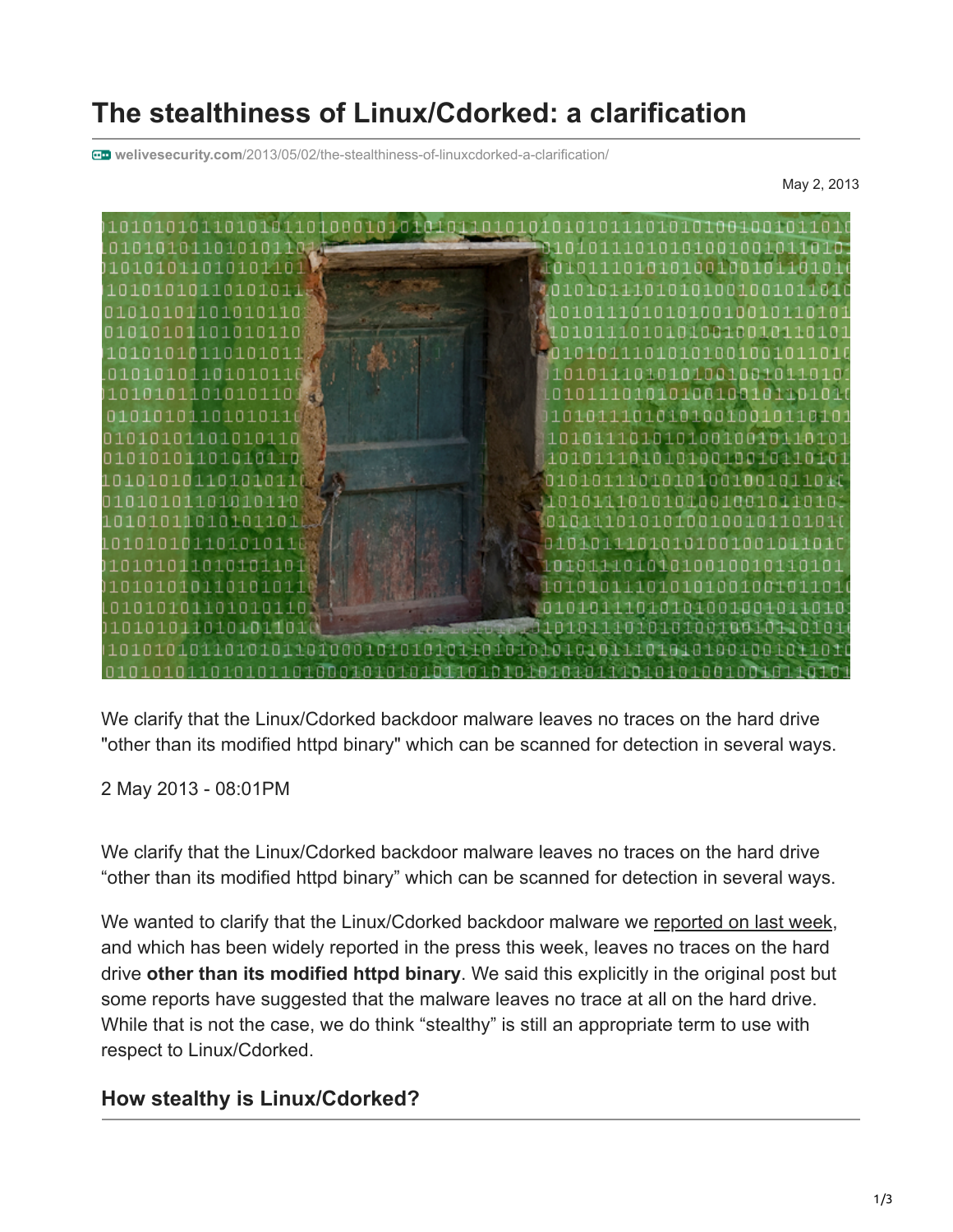Few blog posts on We Live Security have attracted the amount of attention accorded to [Linux/Cdorked.A: New Apache backdoor being used in the wild to serve Blackhole](https://www.welivesecurity.com/2013/04/26/linuxcdorked-new-apache-backdoor-in-the-wild-serves-blackhole) which Pierre-Marc Bureau and his team posted last Friday. Their analysis of malware which they dubbed Linux/Cdorked.A, revealed "a sophisticated and stealthy backdoor meant to drive traffic to malicious websites."

After reports of the malware appeared in numerous publications, questions were raised about just how stealthy it was. Pierre-Marc and his team are preparing a follow-up post with additional details about Linux/Cdorked and we think that will address a number of key questions, but in the meantime we wanted to clarify the stealth factor. Here is what the original blog post said:

The backdoor leaves no traces of compromised hosts on the hard drive other than its modified httpd binary, thereby complicating forensics analysis. All of the information related to the backdoor is stored in shared memory. The configuration is pushed by the attacker through obfuscated HTTP requests that aren't logged in normal Apache logs. This means that no command and control information is stored anywhere on the system.

Now, I think you will agree that's pretty stealthy. Nowhere on the hard drive of the infected server will you find the Linux/Cdorked payload, that is, the malicious code that the bad guys want to run. In the sample we analyzed, the payload–which resides in memory, not on the hard drive–was redirecting web traffic, from the web server infected by Linux/Cdorked, to websites that seek to infect visitors via the Blackhole Exploit kit.

We also noted that the messages used by the bad guys to remotely activate and modify the payload are not logged in normal Apache logs. Furthermore, rebooting the system removes all trace of the payload. However, as stated earlier, we did not say that there is no trace of Linux/Cdorked.A on the server's hard drive. We said there were no traces on the hard drive "**other than its modified httpd binary**". In other words, there is a trace of this infection that can be detected by monitoring changes to binaries on the server, or by scanning the files on the server with an anti-malware program that can spot Linux/Cdorked.A (such a scan, for example with **ESET File Security for Linux**, will flag the httpd binary).

## **An open Apache range**

[Something that emerged in the many valuable comments on Dan Goodin's widely read](http://arstechnica.com/security/2013/04/admin-beware-attack-hitting-apache-websites-is-invisible-to-the-naked-eye/) article about Linux/Cdorked in Ars Technica is the differing levels of expertise and resources applied to administering Apache web servers in different contexts.

On the one hand you have experienced sysadmins who were quick to point out that changes to httpd would be detected by something like **[Tripwire](http://www.tripwire.org/)**, software that detects unauthorized changes to files by creating checksums of them in a known good state, then